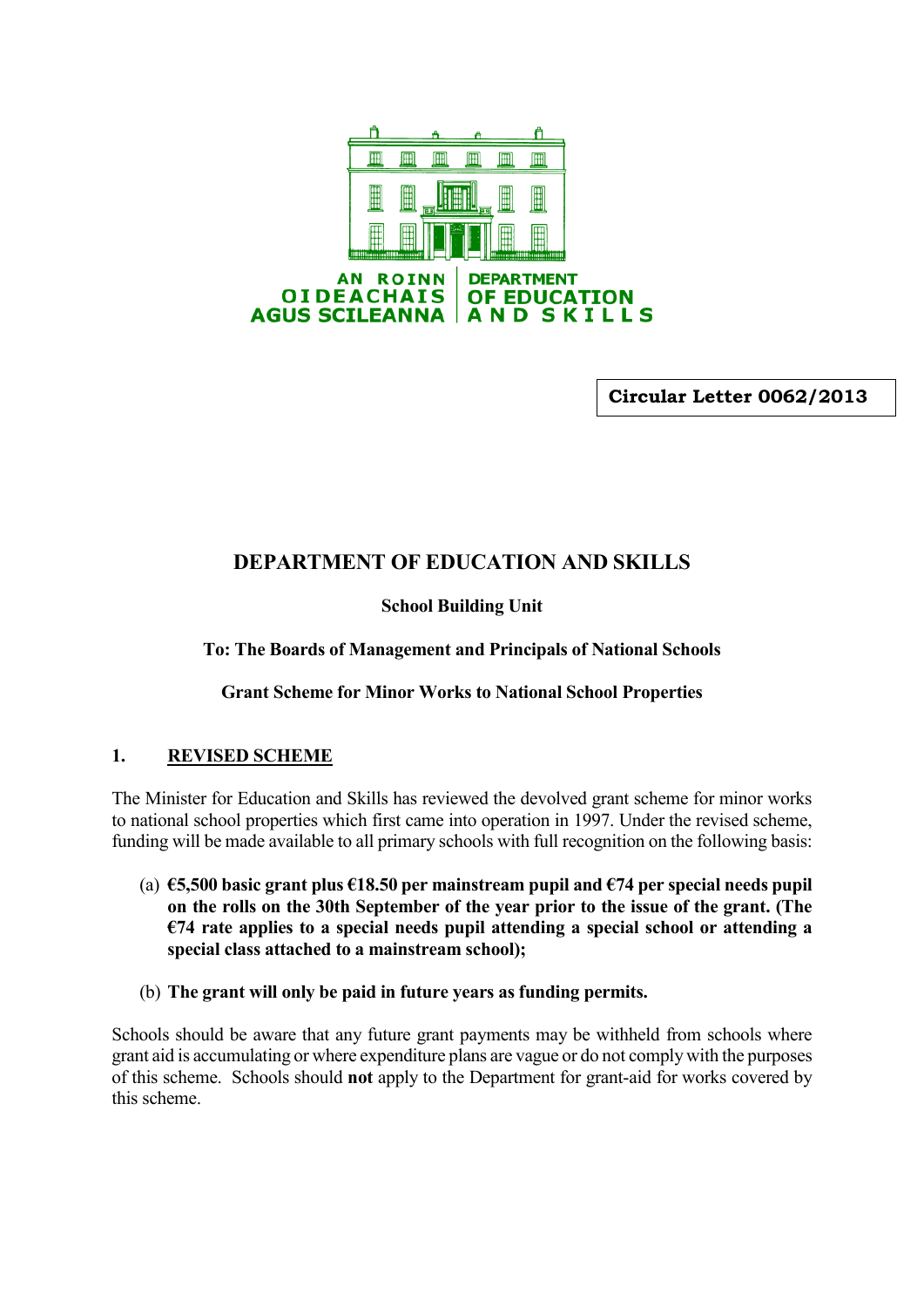# **2. WORKS COVERED UNDER THE SCHEME**

The funds being transferred to the schools must be spent on the physical infrastructure of the school or on items of furniture and equipment for educational use including IT related equipment. Works covered include:-

- improvements to school buildings and grounds (*Items such as the replacement of windows, roof repairs, re-surfacing of school yard, re-painting and re-decorating, improving insulation standards and improving access for all qualify under this heading)*;
- $\triangleright$  improvement or replacement of mechanical and electrical services;
- $\triangleright$  the purchase of standard furniture and physical education equipment;
- $\triangleright$  the purchase of floor coverings and window blinds;
- the purchase of IT related equipment *(Items such as computers, printers, overhead projectors and photocopiers qualify under this heading).*

Schools need not apply to the Department for approval to carry out works or to purchase items covered by the scheme.

### **3. WORKS NOT COVERED UNDER THE SCHEME**

### **3.1. Additional Classrooms**.

All proposals relating to the provision of additional classroom accommodation should continue to be referred to the Department for approval.

### **3.2. Non capital expenditure**

**The grant may not be used for items of a non-capital nature.** This includes payment of wages or salaries, payment of bills such as ESB and telephone accounts, water rates, purchase of oil etc.

### **4. ADMINISTRATIVE ISSUES, RECORDS AND AUDITING**

The grant will be paid directly into the school bank account. As with all exchequer grant-aid, school authorities must be able to provide detailed records on how funding, provided under this scheme, was spent. In addition, schools must be able to prove that expenditure was on works allowed under the scheme. All expenditure in connection with the scheme must therefore be vouched. Invoices and receipts must be retained in the event of an audit inspection by the Department and/or the Comptroller and Auditor General. It is necessary for schools to keep details of quotations received, invoices, receipts and any other relevant records in respect of all expenditure for a period of seven years. Schools should note the dates on which works were carried out and completed. **Appendix A contains details of the nature of records to be maintained.**

Schools, on request, must provide the Department with a written statement of the expenditure of the grant and any remaining balances and other relevant information that may be required. If a school closes permanently, any balance held in the account must be surrendered to the Department on the date that the school ceases operation. **The Department reserves the right to withhold future payments to schools for non-compliance with any of the terms of this Scheme.**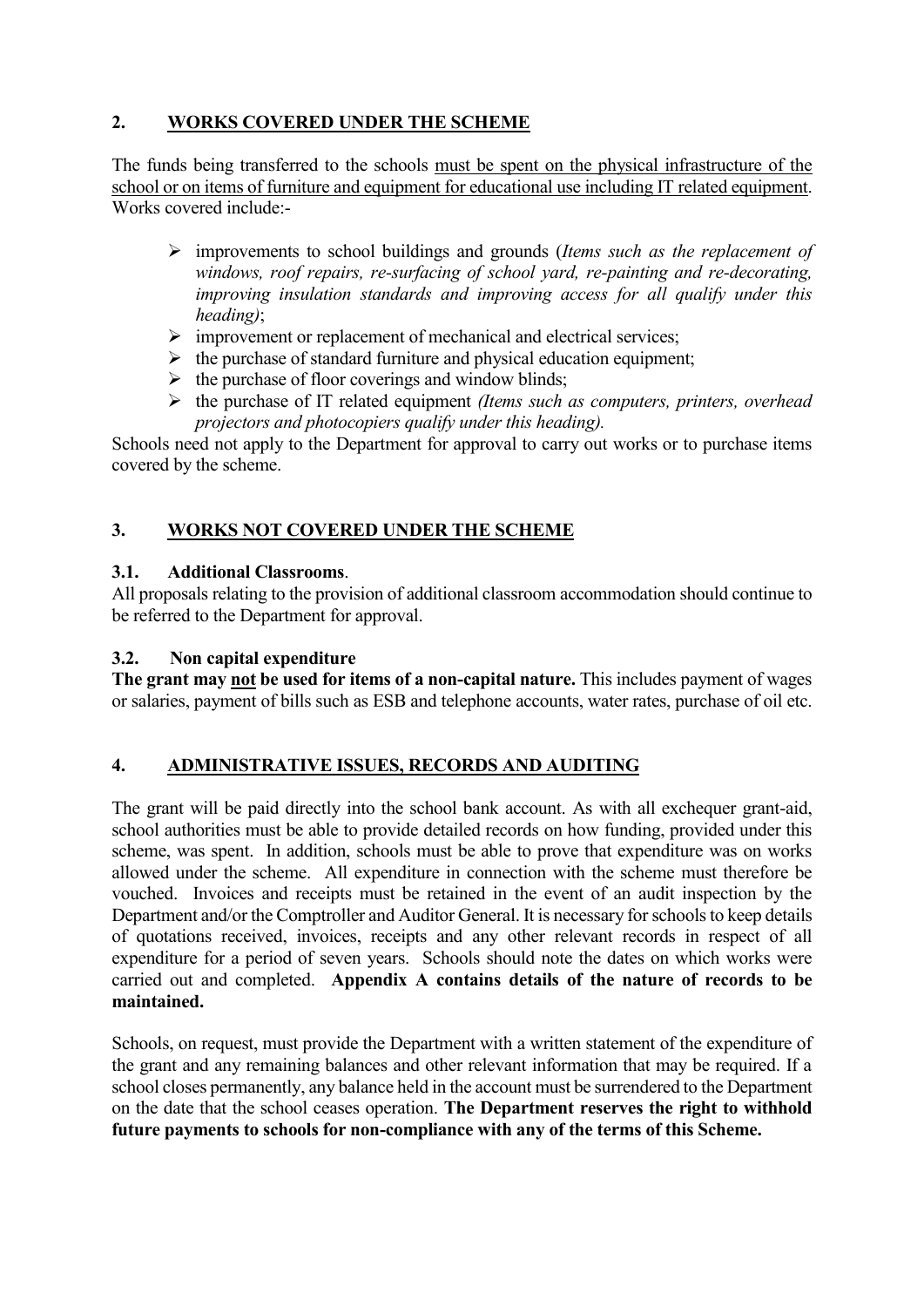# **5. VESTED AREA**

The funds should only be used for work to facilities within the vested area of the school.

### **6. AUTHORITY/RESPONSIBILITY**

This Grant Scheme devolves authority to Boards of Management for the execution of minor works. Responsibility for the proper execution of works will also rest with the Boards of Management.

### **7. EXECUTION OF WORKS**

Schools must organise the execution of the works covered under the scheme in accordance with public procurement procedures, and pay the bills themselves. Schools already hold a copy of the Department's maintenance manual, "*Maintenance Matters*" which was compiled to assist schools in relation to the procedures for the execution of works (Manual also available on Department's website). School authorities should refer to the procedures contained in this manual before authorising any expenditure under the scheme. Chapter 9 provides information on statutory approvals, tenders, contracts and tax clearance. School authorities should also be aware that building contractors must be members of the Construction Industry Federation (CIF) Pension/Sick Pay Scheme or equivalent. **Appendix A summarises the details of tender procedures that should be followed.**

The Local Government (Planning & Development) Act 1999 deals with the protection of architectural heritage. It came into operation on 1<sup>st</sup> January 2000 and applies to structures and lands listed as, or under consideration to be listed as, protected structures within the meaning of the Act. Boards of Management should check with their local planning office or seek expert professional advice if they intend to carry out works to school buildings and grounds, which come under the terms of the Act.

### **8. TREATMENT OF ASBESTOS**

A guidance document titled "Duties and Guidance for Board of Managements on dealing with Asbestos containing materials before, during and after School refurbishment works, demolitions and building works projects" is available on the Department of Education and Skills website: [http://www.education.ie/en/Schools-Colleges/Services/Building-](http://www.education.ie/en/Schools-Colleges/Services/Building-Works/Remediation-Programmes/Asbestos-Guidance-for-Boards-of-Management-when-dealing-with-Asbestos-containing-materials.pdf)[Works/Remediation-Programmes/Asbestos-Guidance-for-Boards-of-Management-when](http://www.education.ie/en/Schools-Colleges/Services/Building-Works/Remediation-Programmes/Asbestos-Guidance-for-Boards-of-Management-when-dealing-with-Asbestos-containing-materials.pdf)[dealing-with-Asbestos-containing-materials.pdf](http://www.education.ie/en/Schools-Colleges/Services/Building-Works/Remediation-Programmes/Asbestos-Guidance-for-Boards-of-Management-when-dealing-with-Asbestos-containing-materials.pdf)

Board of Managements must adhere to these guidelines when dealing with Asbestos containing materials and you should bring this to the attention of your Consultant.

It is essential that once appointed the PSDP and Project Consultant (as a first step in the design process) review the School's Safety File to establish the position relating to any health and safety issues such as the presence of asbestos. The Board of Management must obtain written confirmation that the PSDP and Consultant are aware of the contents of the School's Safety File and the School's Asbestos Register. This requirement is to comply with Health and Safety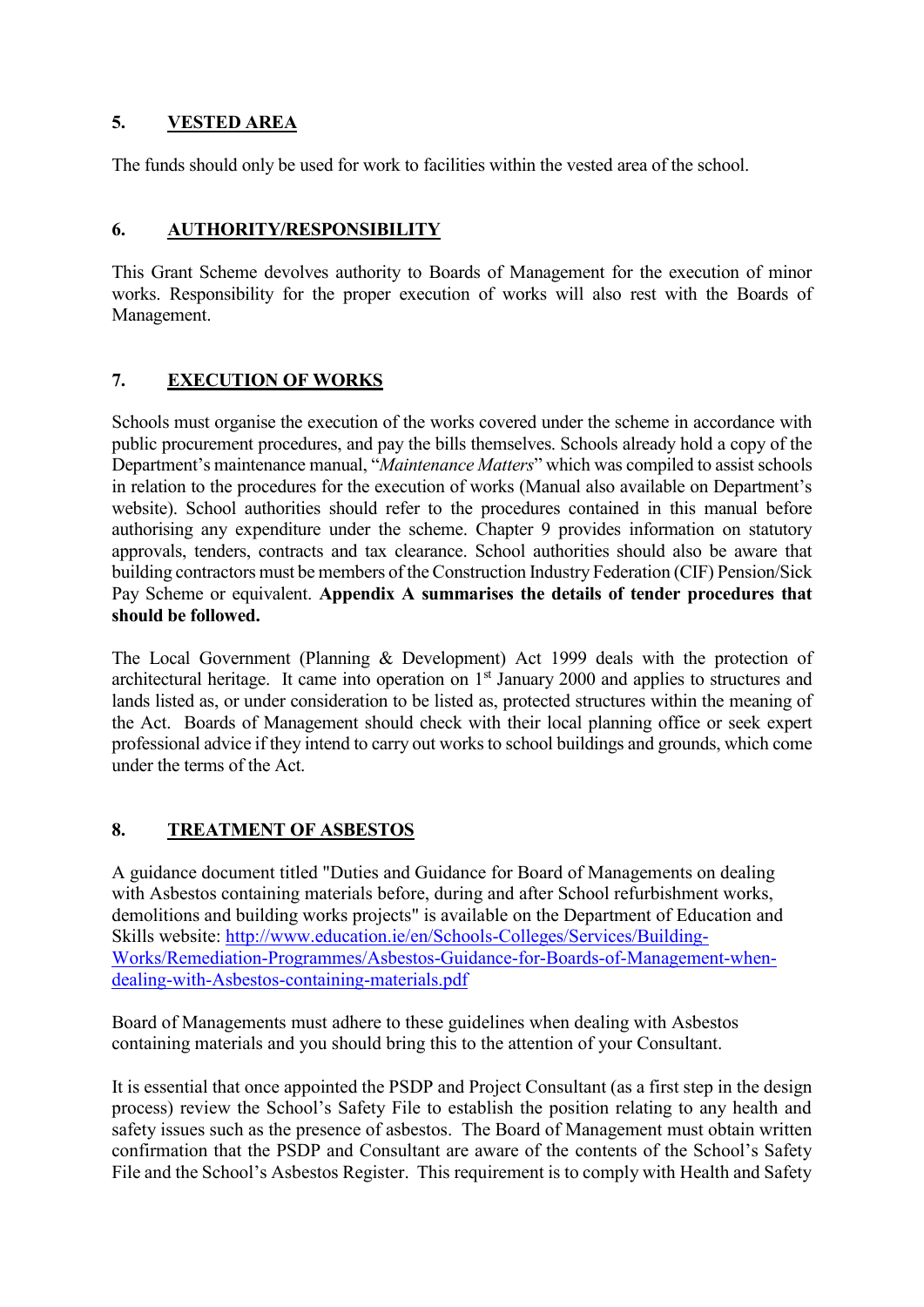Legislation and protect the Board from the possibility of criminal prosecution. Where there is a possibility of asbestos in the area of the school which will be affected by the works a Prerefurbishment / Demolitions Survey (formerly a Type 3 Survey) may be required. This includes the following circumstances:

- 1. where the school building was built prior to 1990 and
- 2. where the School Asbestos Survey indicates that the approved works will interfere with asbestos containing materials or
- 3. where it is known or suspected that the approved works will interfere with asbestos containing materials

### **9. SCHOOLS HOUSED IN RENTED ACCOMMODATION**

Where works are required to schools housed in rented accommodation, Boards of Management should ensure that they do not contravene the terms of the lease.

#### **10. STATUS OF CIRCULAR 0141/2006**

This Circular supersedes Circular 0141/2006 which is hereby withdrawn.

Maria Grogan Principal Officer School Building Unit Tullamore Co Offaly

November 2013

#### **Enquiries about this Circular should be referred to:**

**School Building Unit Department of Education and Science Portlaoise Road Tullamore Co Offaly**

Telephone: 057-9324300 Fax: 057-9325409 Web: www.education.ie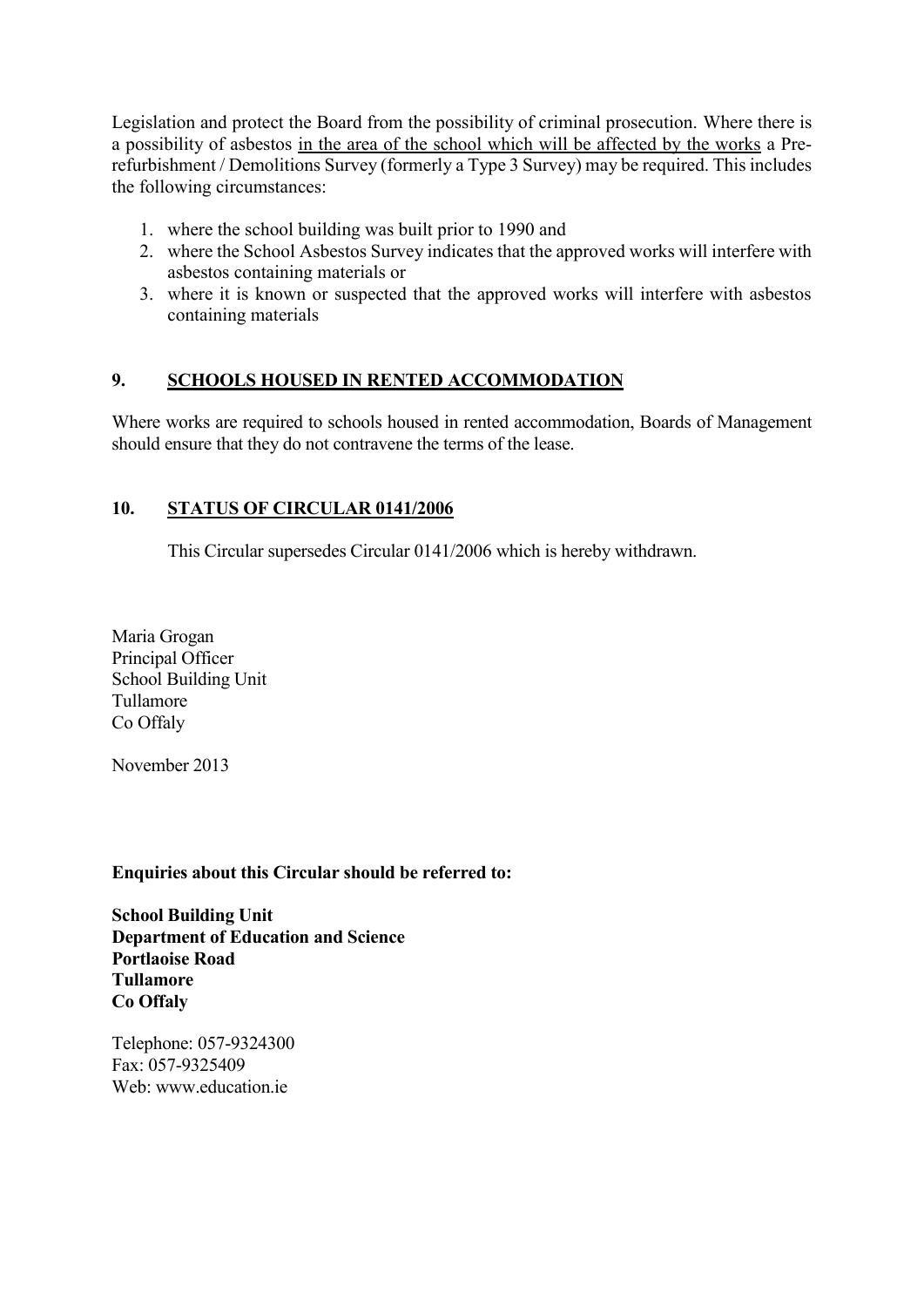### **APPENDIX A**

#### **Tender Procedures and Record Maintenance**

The Board of Management must establish a set of procedures governing purchasing and should set out the arrangements for tendering and buying of goods, payment of invoices and maintenance of accounting records.

#### **Purchasing**

- A purchasing policy needs to strike a balance between quality and cost, as the cheapest is not always the best. However, tender documents should clearly specify criteria for awarding contract and these may not be deviated from during award process.
- Boards of Management must take reasonable steps to satisfy themselves that suppliers and contractors engaged are reputable and competent.
- In all cases, where a contract (verbal or written agreement) is to be awarded for the supply of goods or services and payments under the contract are likely to exceed  $€10,000$  (inclusive of VAT) in any twelve-month period, the contractor is required to produce a valid tax clearance or a certificate demonstrating a satisfactory level of subcontractor tax compliance. Further details on appointing contractors can be found in Chapter 9 of *"Maintenance Matters"*.
- All purchases under the scheme should be made with the consent of the Board of Management.
- A file containing evidence of the tendering and quotation procedures actually followed must be retained for inspection if required.

### **Tendering Procedures**

- Seek a minimum of at least 5 quotes in writing or my email so that a minimum of 3 written quotations will be received
- The invitation to tender must be issued directly to firms that would be capable of carrying out the contract or supplying the goods and are of reputable standing.
- A date for receipt of tenders must be specified.
- All tenders should be opened at the same time by two people nominated by the Board of Management.
- A report of each tendering procedure and reasons for selection should be retained by the Board.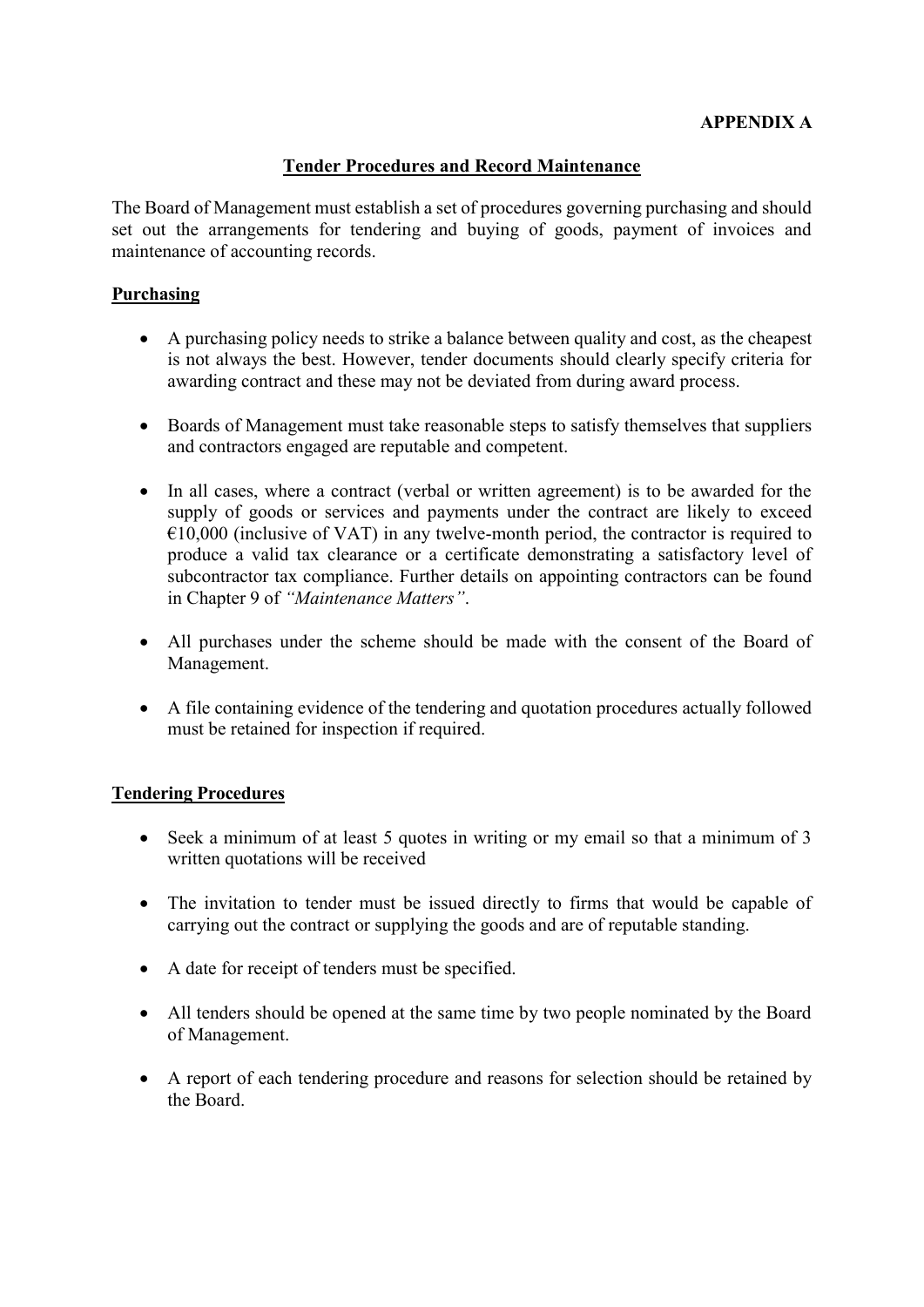### **Tax Compliance**

Boards of Management should note that changes in relation to the operation of Relevant Contracts Tax (RCT) which is a tax regime applicable to construction contracts in which tax is deducted from payments for construction operations due to the contractor by the principal contractor. RCT usually applies to main contractors in their dealings with sub-contractors. However, the Revenue Commissioners have recently indicated that School Boards of Management are now to be regarded as "Principal Contractor". This means that the Board of Management will be responsible for complying with RCT requirements and VAT returns when making payments to the contractor. The Revenue introduced a mandatory electronic RCT system on 1 January 2012 for all principal contractors in the RCT system, so all filings and notifications must be done online through the Revenue ROS system.

The Revenue Commissioners have prepared a Guidance Note to assist Boards of Management with the operation of RCT and Reverse Charge VAT and this guidance note is available on the Revenue Commissioners Website and can be accessed by following this link: <http://www.revenue.ie/en/tax/rct/guidance-boards-rct-vat.pdf>

The Board of Management are also asked to ensure that:

- the Tax Clearance rules\* are adhered to, and
- **EXECUTE:** Arrangements for the engagement of individuals or businesses to work in or on the school premises or directly in connection with school activities, even on a once off basis, fully support the need for timely and full compliance with tax return filing and payment obligations by such individuals or businesses.

\*Tax Clearance Certificate or a certificate demonstrating a satisfactory level of subcontractor tax compliance are required in relation to all public sector contracts of a value of  $\epsilon$ 10,000 (inclusive of VAT) or more. See www.revenue.ie for further details.

### **Payment of Invoices and Accounts**

- A suitable system of receiving and checking goods and services should be maintained.
- The Board should establish procedures for payment of bills.
- Invoices should be clearly stamped as "PAID" only when paid. Schools are advised that self-inking/pre-inked/rubber stamps with ink pads are suitable for this purpose.
- Bills should be paid immediately upon receipt.
- Payments should only be made on receipt of original invoices not on receipt of statements or photocopied invoices.